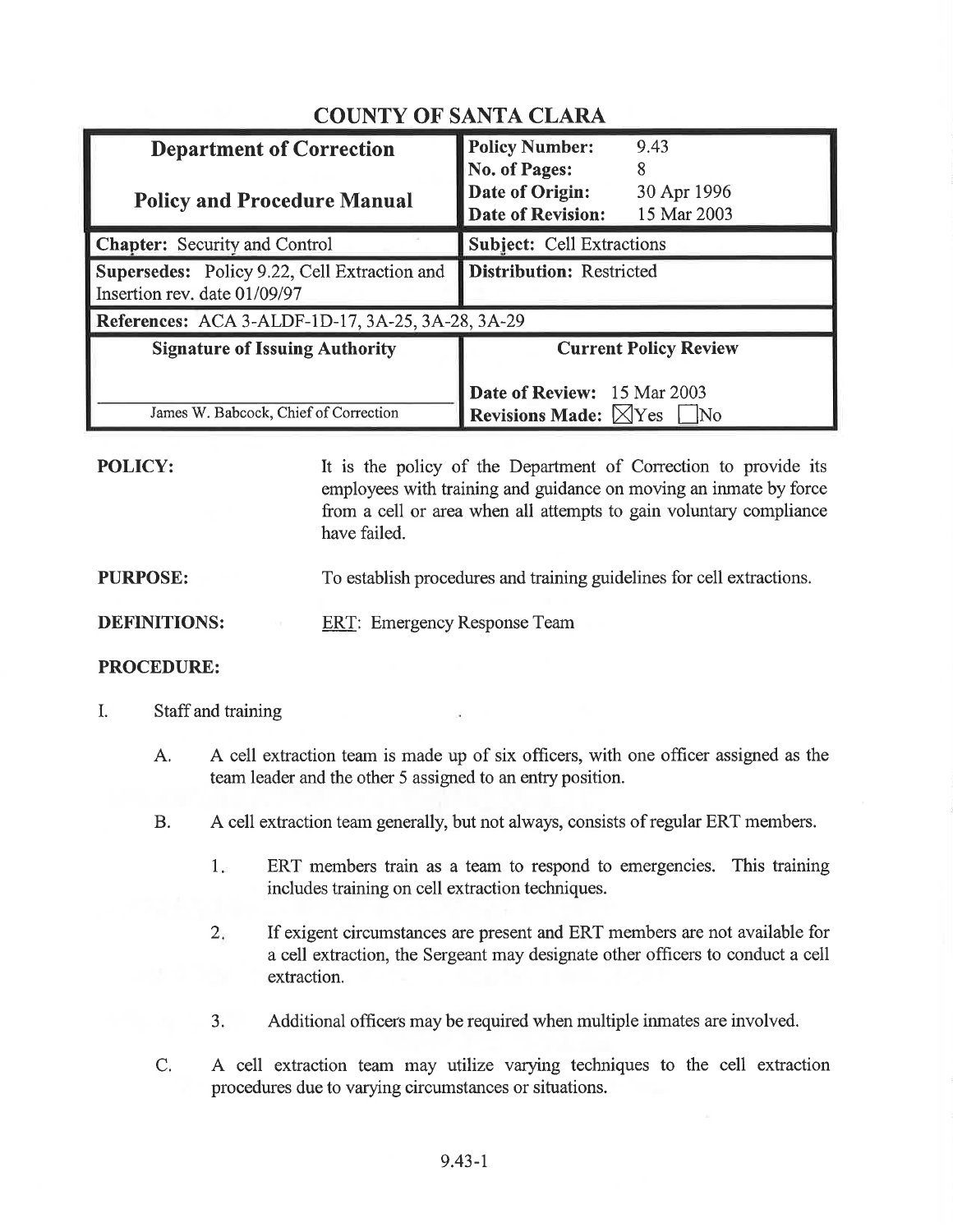- Whenever practical, staff of the same gender will be involved in forced cell moves such that at least one employee of the same gender is present to observe the incident. D.
- II. Description of a cell extraction team, their equipment and responsibilities.
	- A. A cell extraction team includes six officers, pain compliance tools, restraint equipment, a baton, shield and protective equipment. Each officer is assigned one of the five entry positions or team leader position. All references to entry positions and zones are based on the shield officer's position, e.g. the right upper zone is the arm on the right side of the shield. This could be the inmate's right or left arm depending if the inmate is pinned face up or face down. Officers will move in as one unit to apply maximum pressure upon impact of the shield.
		- 1. Team Leader position
			- ln charge of directing the cell extraction team and responsible for the deployment of Oleoresin Capsicum (OC). a.
			- Receives briefing and direction from the supervisor upon arrival to the scene.  $<sub>b</sub>$ .</sub>
			- Gives instruction to the inmate(s) as the only member of a cell extraction team that may verbally communicate during a cell extraction to avoid misunderstandings c.
			- d. Gives the team the entry command.
			- Stands to the side of the extraction team while giving all commands and direction to the team and compliance instructions to the involved inmate(s). e.

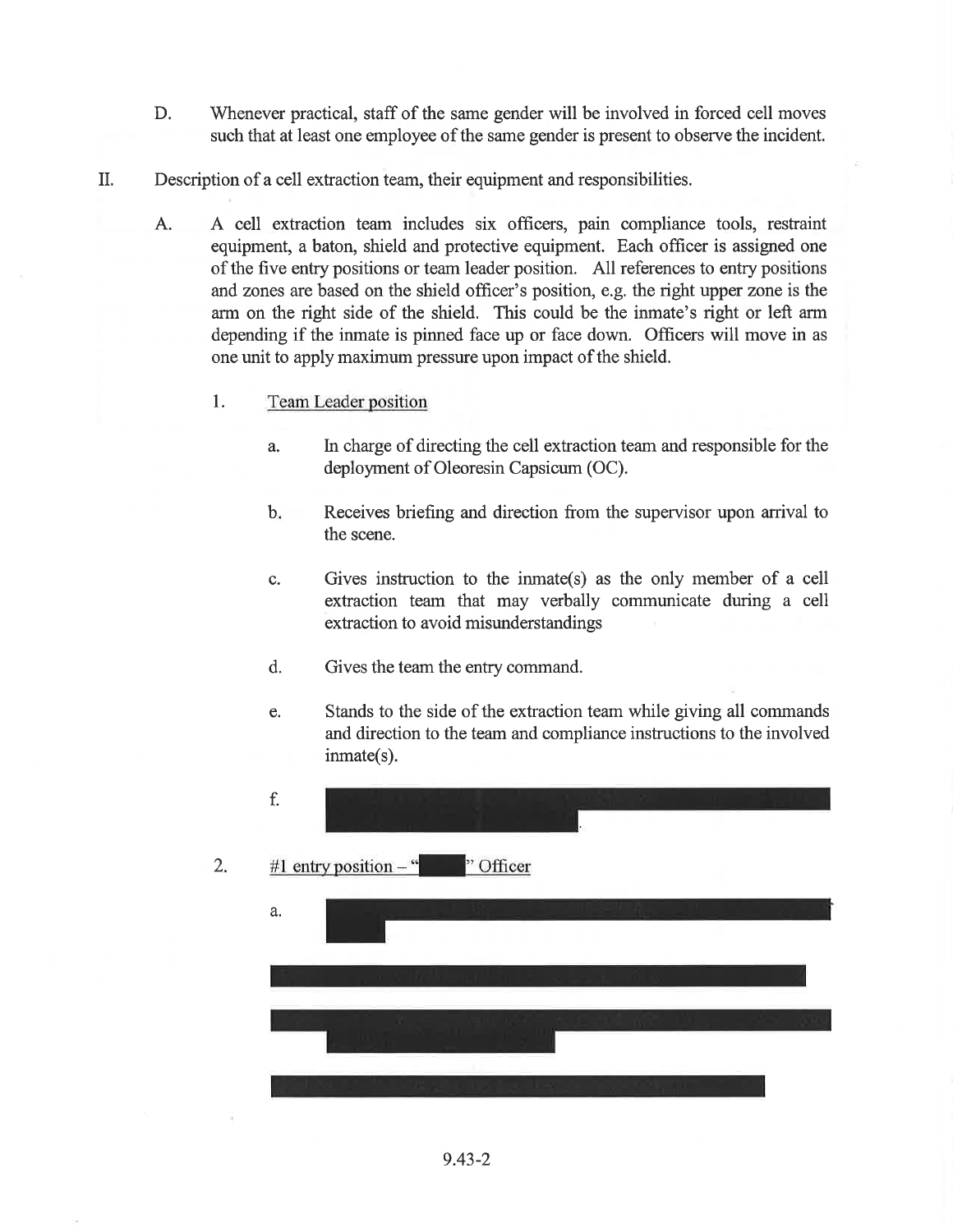

9.43-3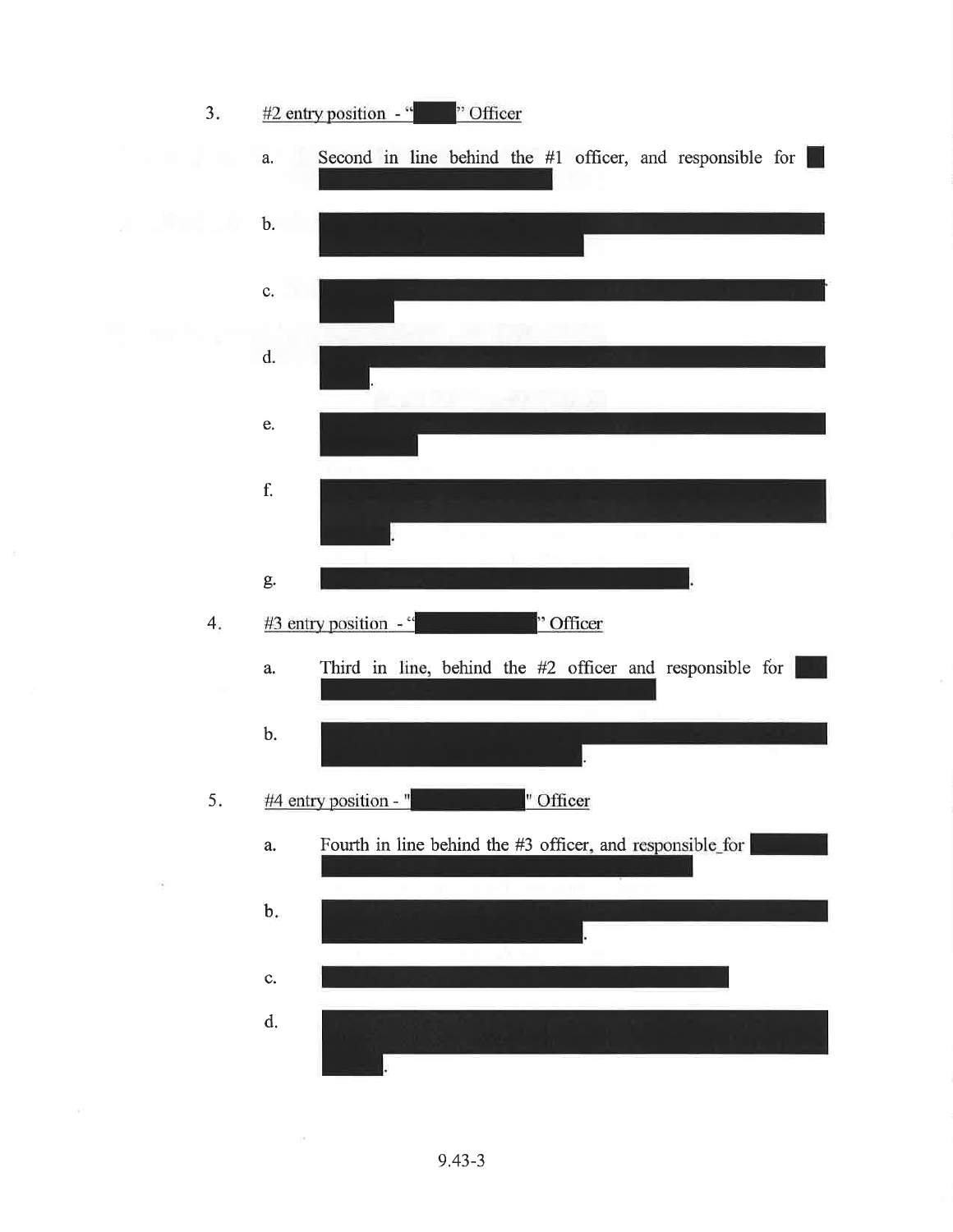

Note: The #5 officer is also responsible for handcuffing, and shackling an inmate who surrenders prior to the cell extraction team's entry.

- The cell extraction team's positions and responsibilities are a guideline. Team positions and responsibilities may be executed in a different manner from that presented within the guidelines when directed by the on-scene Sergeant or due to varying circumstances with location. B.
- ilI. Procedures for a cell extraction
	- A. Whenever it becomes apparent that an inmate may have to be moved by force within a facility, the involved officer shall contain the situation and immediately notify the supervisor.
	- B. The supervisor will respond to the scene and take command.
	- C. Once on the scene, the supervisor will:
		- <sup>1</sup> Gather all available information about the situation from involved officers and designate an officer to bring a video camera to the scene and begin taping the incident. The officer who is video taping the incident shall do so in accordance with Department policy 9.55, Video Documentation.
		- Communicate with the involved inmate(s) and attempt to gain voluntary compliance. 2.
		- Activate ERT members for a cell extraction or, if not available, organize a goup of officers for a cell extraction if inmate is still refusing to comply. a J
		- 4. Notify the Watch Commander that force is imminent.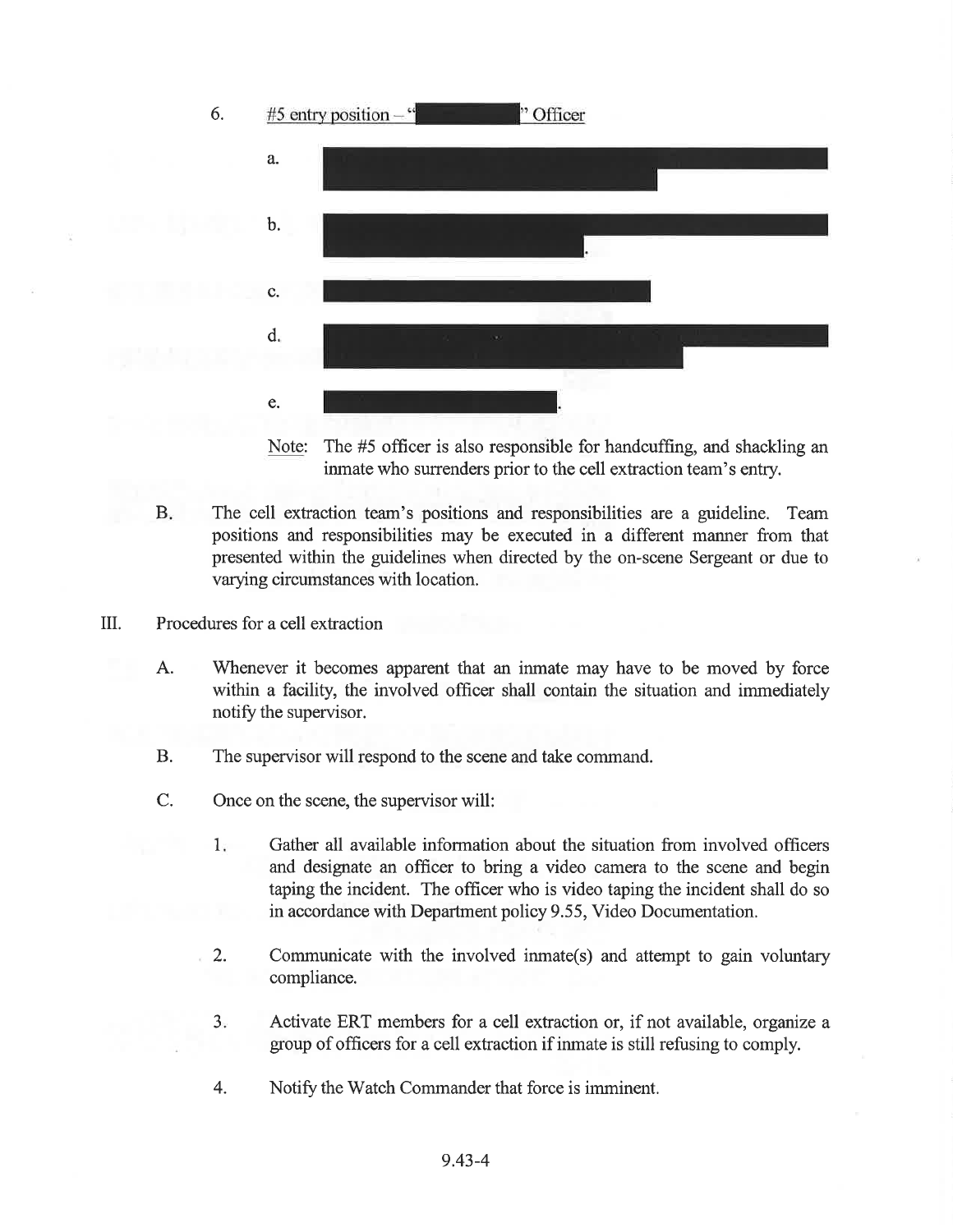- <sup>5</sup> Ensure there is sufficient staff on scene to safely restrain and remove the inmate(s), as necessary.
- Notify medical staff to standby should medical treatment become necessary. 6
- Continue attempts at defusing the situation with communication skills and document these attempts on video, if possible.  $7.$
- 8. Brief and direct the cell extraction team upon the team's arrival.
- Once notified of the situation, the Watch Commander will remain in contact with the supervisor and give advice and direction as needed. Absent a situation requiring the immediate action of staff, the supervisor will get the Watch Commander's approval for a cell extraction C.
- Once on the scene and with the supervisor's approval, the cell extraction team will initiate the cell extraction under the direction of the team leader who will: D.
	- 1. Direct the team to the front of the cell or area where the involved inmate is located.
	- Identify himself or herself to the inmate as the officer in charge of the team.  $2.$
	- Communicate to the inmate that without proper compliance, the extraction team will enter the cell or area by force to gain compliance. He or she will give the inmate clear and concise direction with commands to follow towards compliance.  $3.$
	- Use OC, at his or her discretion given the circumstances, if the inmate is still refusing to comply. The use of OC will be in accordance with the guidelines set forth in Department Policy 9.53, Use of Oleoresin Capsicum (O.C.). 4.
	- Give the team the command to enter the cell or area by force if the inmate is still refusing to comply. 5
	- 6. Communicate with the team and the involved inmates giving direction for controlling the situation.
- Upon completion of the cell extraction, the supervisor will direct the cell extraction team to escort the inmate to another location. Possible locations include, but are not limited to: E.
	- Restraint Chair: In accordance with Department Policy #9.49, Use of Restraint Chair. 1
	- Safety Cell: In accordance with Department Policy #9.47, Use of Safety Cell. 2.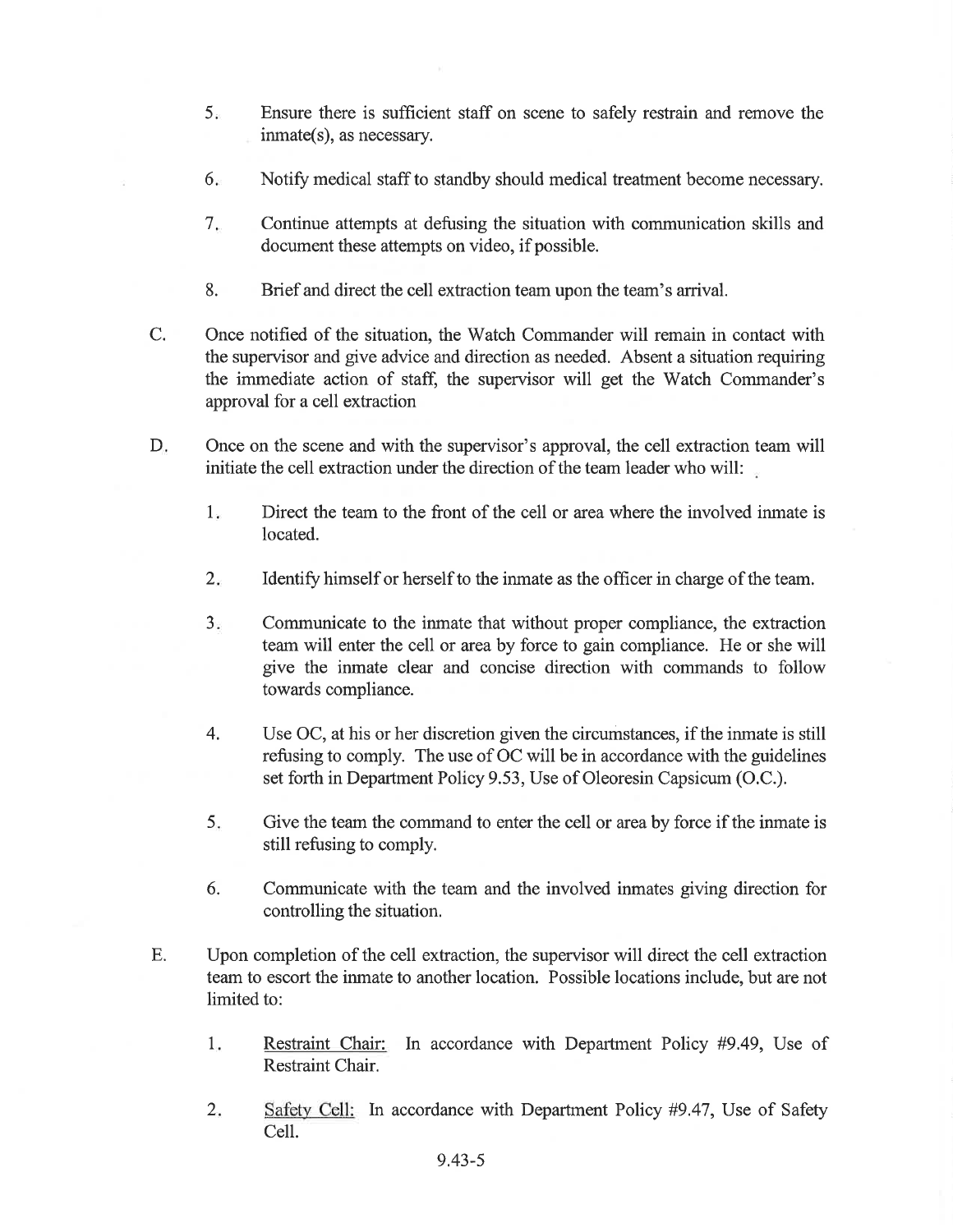3. Holding Cell or Lobby Chair: In accordance with Department Policy #11.05, Use of Intake Sobering Cells, Intake Holding Cells and lntake Lobby Chairs.

## [V. Special Considerations

- A. Cell extractions at Main Jail's acute psychiatric unit, 8A, may be modified as necessary, when the approval of the supervisor and cell extraction team if they believe it to be beneficial to the outcome of the incident. Cell extractions in 8A will be treated on a case-by-case basis. Some of the modification may include, but are not limited to:
	- More time than usual when communicating with the inmate to ensure he or she understands the compliance orders being given.  $1<sub>x</sub>$
	- lnvolvement of mental health staff to assist in communicating with the inmate, to reach voluntary compliance, and to get a better understanding of the inmate's behavior and possible reactions.  $2.$
	- Eliminating the marching by the cell extraction team, where the loud noise may result in the opposite effect for a mentally ill inmate.  $3.$
	- Considering an inmate's partial compliance to an order as a sign of voluntary compliance. The inmate may have the intention of complying but his or her mental limitation may affect full compliance such as sitting on the floor rather than laying on the floor as instructed.  $4.$
- B. Preventing Positional Asphyxia
	- 1. If at any time an inmate must be taken to the ground on his or her stomach, as soon as the inmate is restrained the inmate is to be turned on his or her side. Placement in a seated position is preferable.
	- 2. Avoid placing pressure with a knee, or any other body part, on the inmate's body below the shoulder blade for any sustained period.
- C. Multiple Inmates
	- 1. When multiple inmate are involved, additional staff will be required to assist.
	- 2. If more than one inmate is housed in the same cell or area, it is possible that the other inmate may not want to be involved, and may be willing to cooperate and follow verbal commands.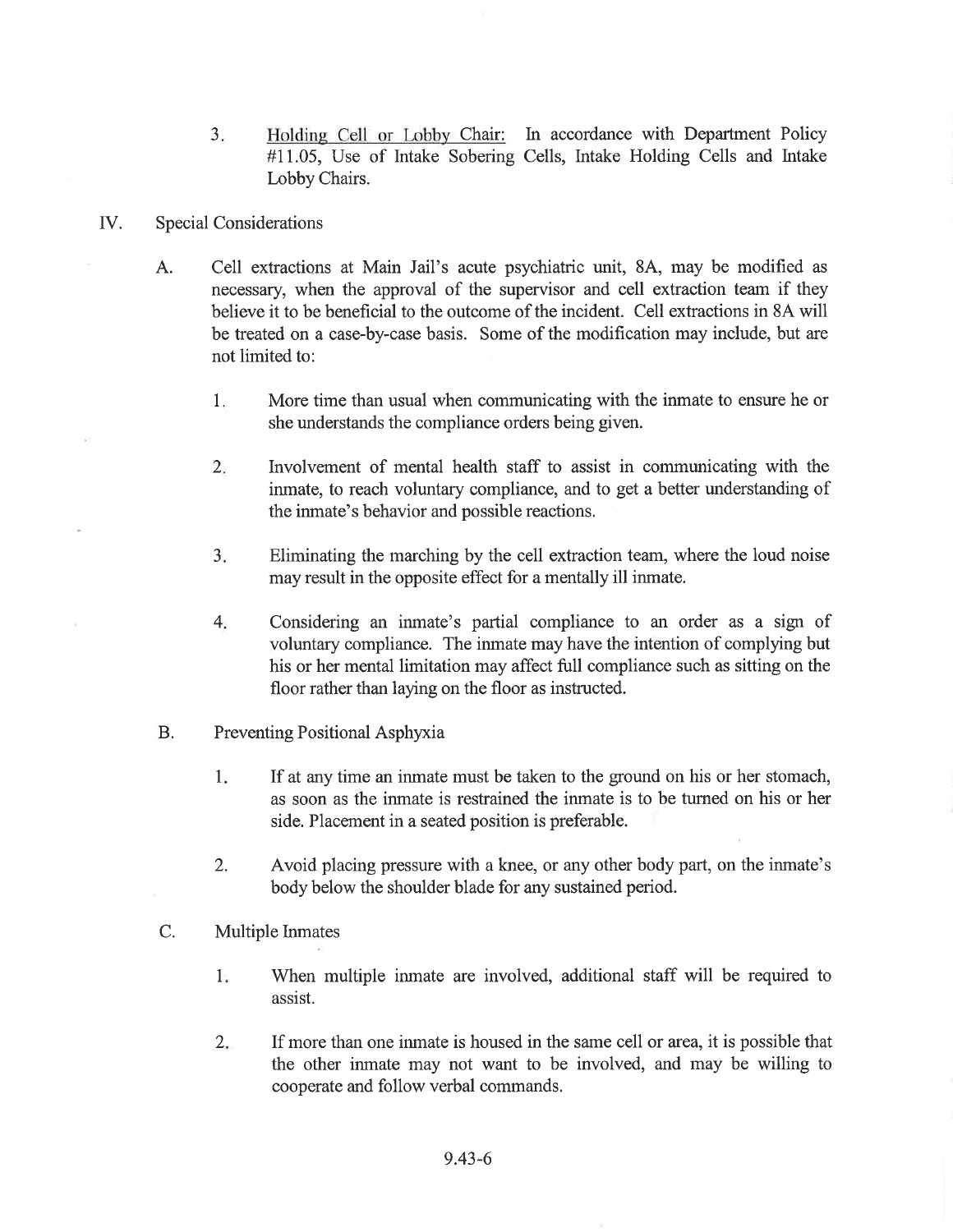- $3<sub>1</sub>$ When an inmate can be identified as an uninvolved party, and it is safe and reasonable to do so, attempts will be made to order those inmates out of the cell. Additional staff will be necessary to safely restrain and remove multiple inmates, one at a time.
- $4<sub>1</sub>$ An involved inmate may verbally agree or may indicate an intention to cooperate at any time prior to the cell extraction team's entry. If there is a reasonable belief that the inmate has changed his or her mind and is now willing to cooperate, the actual extraction procedure shall be suspended until the inmate's intentions can be more clearly ascertained.
	- a. If an inmate agrees to cooperate and is housed in a cell with a food port, or opening in the cell door, he or she will be ordered to place his or her hands behind his or her back and through the door's opening, allowing the officers to handcuff.
	- b. If the inmate agrees to cooperate but is not housed in a cell with such an opening in the door, the inmate will be instructed ordered into <sup>a</sup> safe position for handcuffing.
	- If the inmate's willingness to cooperate is not clearly ascertained, the cell extraction team may proceed. c.
- D. Barricaded inmate
	- $1<sup>5</sup>$ lnmates may tie sheets or other materials on their cell doors to slow the entry of the cell extraction team. A "911" knife or other tool deemed appropriate may be used to cut through the ties; however, these knives should be removed from the area prior to actual entry.
	- $3.$ Inmate may spread water or shampoo on the floor of their cell(s) in order to cause the entry team to slip and fall. Special care must be taken when entering an area where the floor is wet, to avoid injuries to officers.
	- 2. Inmates may cover their bodies with water or other substances to make themselves slippery. ln these cases, entry team officers should wear gloves, enabling them to grasp these inmates more easily.
- E. Armed Inmates
	- 1 Whenever the involved inmate(s) are known to be armed with a weapon (i.e. "shank," broken broomstick handle, or razor blade), the cell extraction team will not enter the cell until directed to do so by the on scene supervisor.
	- All reasonable attempts shall be made to persuade the inmate(s) to disarm themselves and surrender the weapon(s). 2.